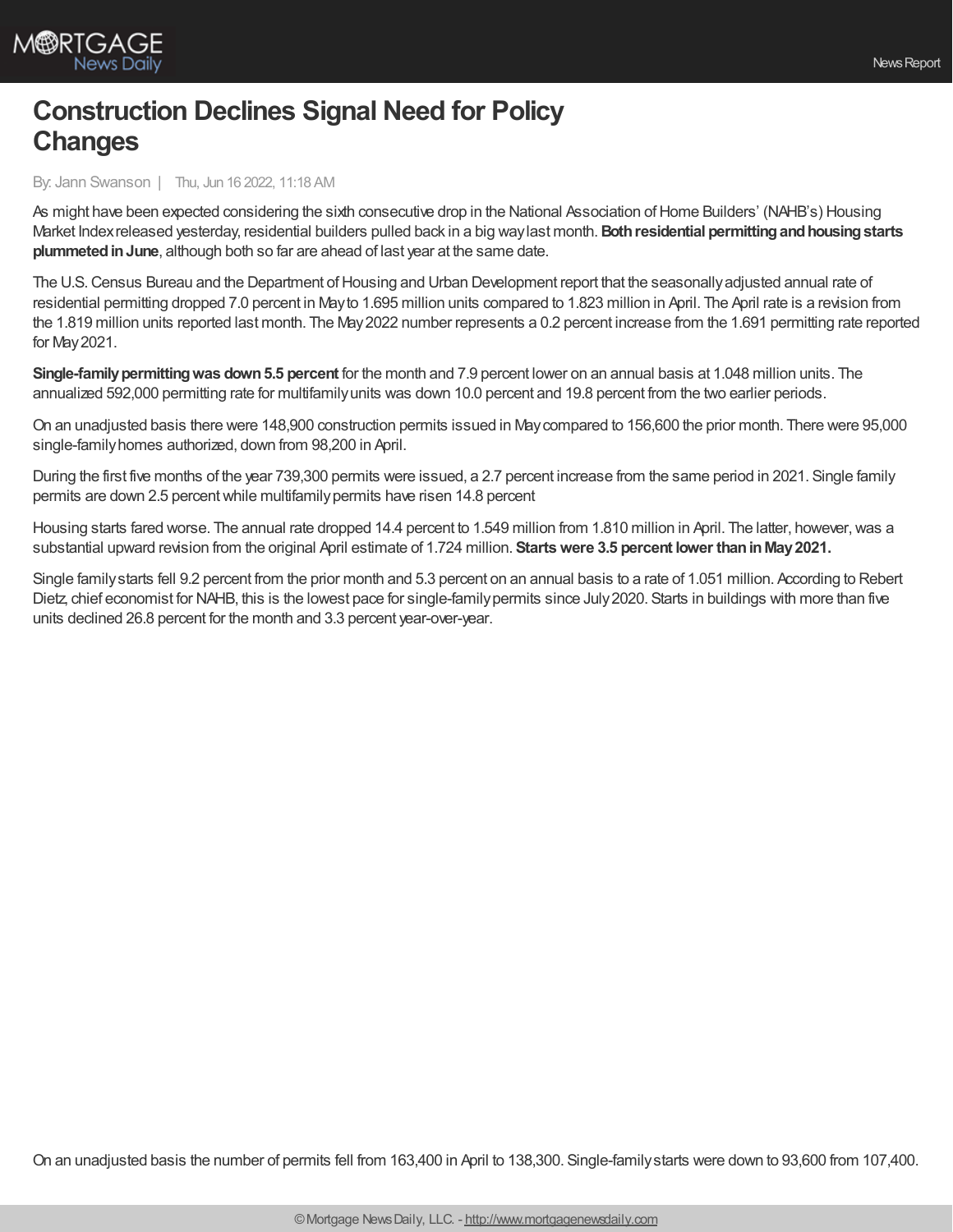

Still, starts for the year-to-date are up 8.2 percent from last year to 691,300. Single-familystarts have increased by3.2 percent and multifamilystarts are up 19.8 percent.

The rates of both permitting and housing starts in Maywere belowthe lowest estimates byanalysts polled by*Econoday*. Theyreached consensus estimates of 1.780 million for permits and 1.695 million for housing starts.

At the end of the reporting period there were 1.665 million housing units under construction, 822,000 of them single-familyhomes. The figure is 9.1 percent higher than in a year earlier in the Northeast and higher bydouble digits in everyother region. There is a backlog of 283,000 permits including 152,000 for single-familyconstruction.

Housing units were completed at an annual rate of 1.465 million units in May, just over 9 percent higher than in both April and in May2021. The rate of single-familycompletions was up 2.8 percent and 8.5 percent, respectivelywhile multifamilycompletions increased 32.2 percent and 11.5 percent. There have been 529,600 units of housing brought online thus far in 2022, an 0.7 percent decline.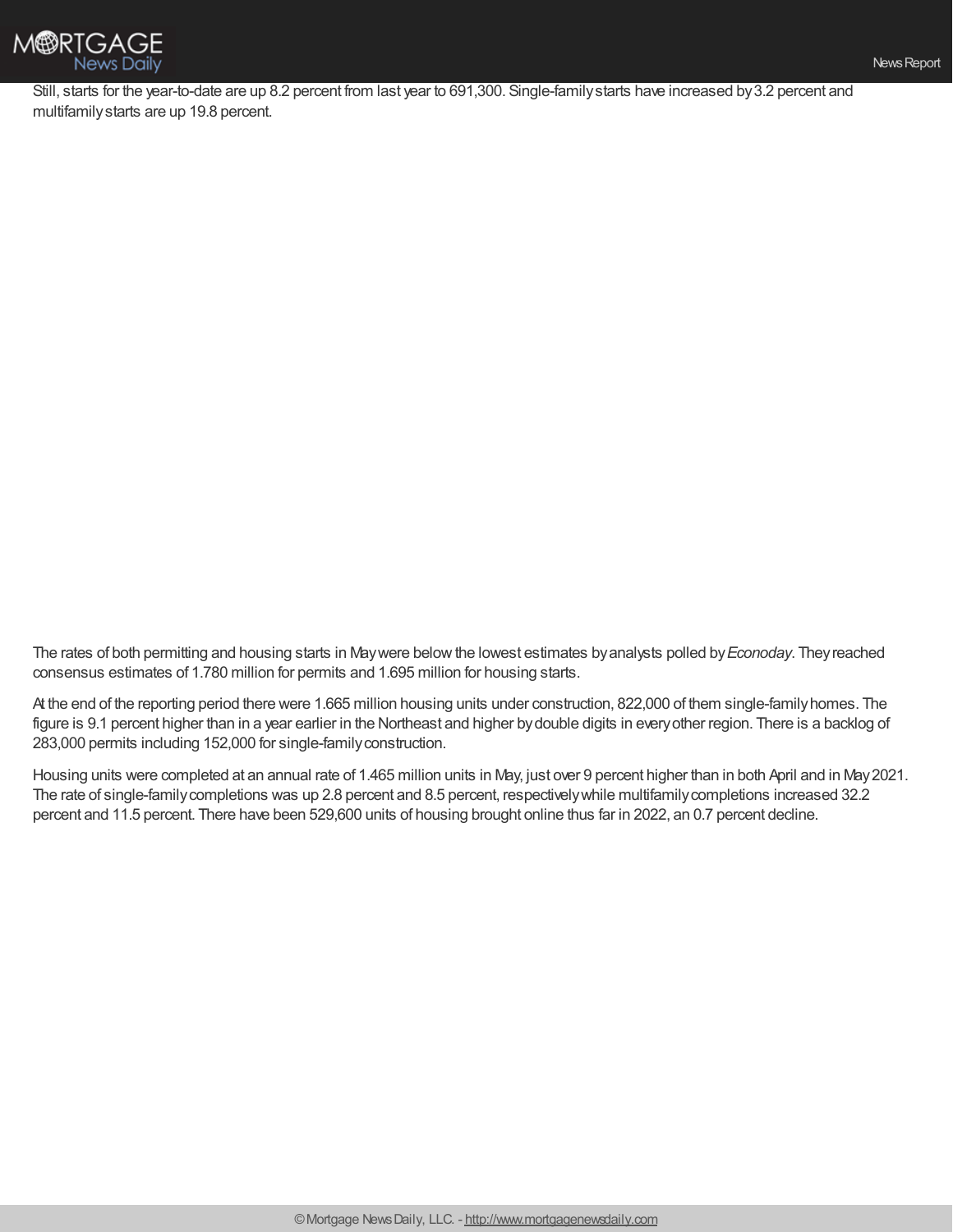

Dietzsaid of the report, "With inflation running at a 40-year high, economic policyneeds to **focus onimprovingthe supplyside of the** economy by bringing down material, energy, and transportation costs. Due to supply-chain effects, there are 152,000 single-family units authorized but not started construction—up 3.4 percent from a year ago.However, this total number has leveled off recentlywith slowing for single-family permits.

He said the sharp rise in mortgage [interest](https://www.mortgagenewsdaily.com/mortgage-rates) rates in the first half of the year has also impacted the volume of home construction. "Consequently, the market has nowpassed an inflection pointwherebysingle-familyhome building is weakening. We expect further declines in the months ahead, which itself is a recession warning for the quarters ahead. For instance, single-family permits decreased 5.5 percent to a 1.05-million-unit rate.

Regional results were mixed. **Permitswere downfor the monthinall four regions** although both the South and the Midwest managed annual gains. Starts rose 14.6 percent for the month and 26.3 percent annuallyin the Northeast and ticked up 1.9 percent from April in the Midwest but declined elsewhere.